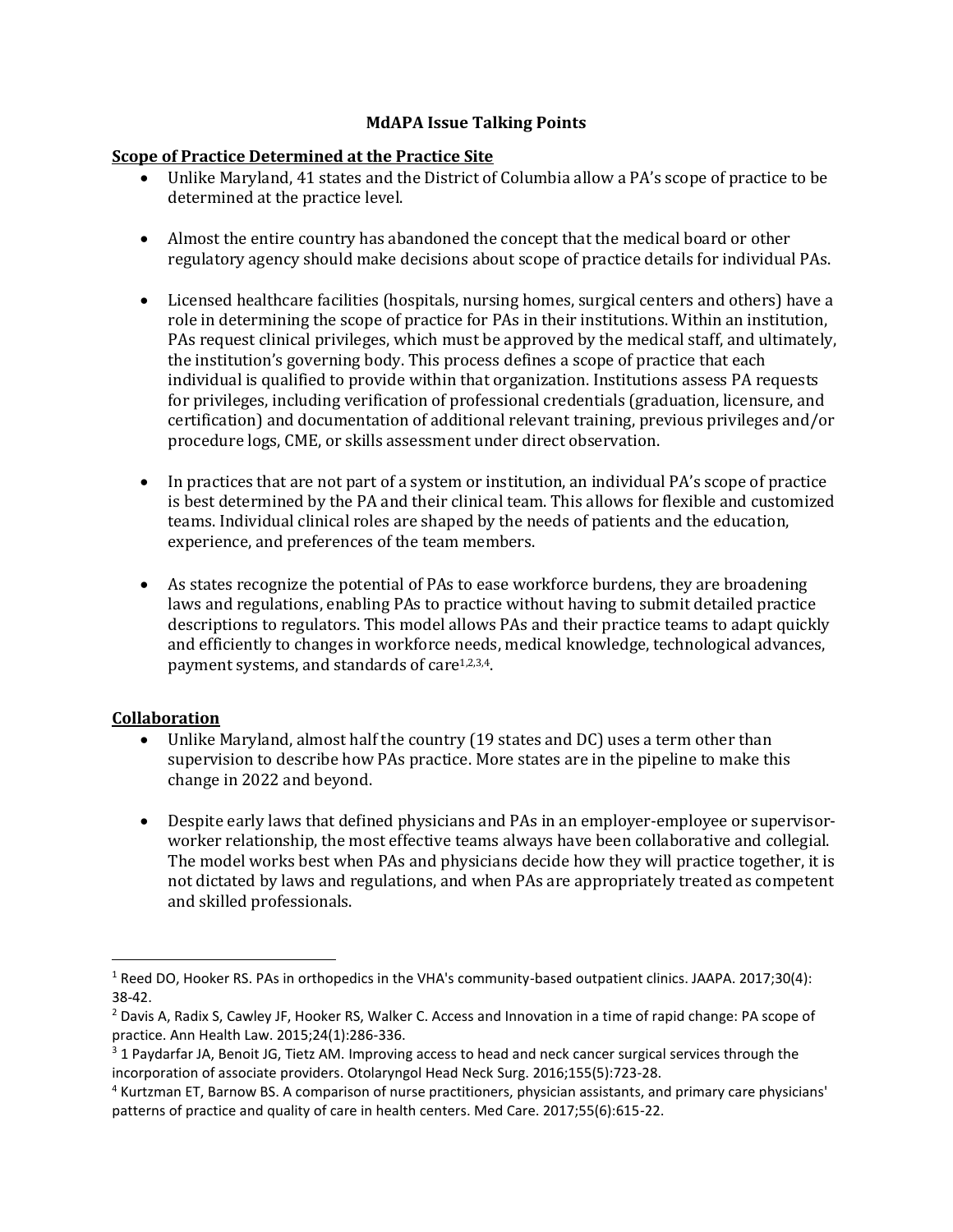- When practicing most effectively and efficiently, PAs make autonomous decisions about patient care. If they reach the limits of their expertise, like any other medical provider, they consult someone who has the necessary expertise. This is a core tenet of team practice.
- Collaboration reflects a more modern approach and accurate description, which is better for patients, better for PAs and better for their physician colleagues.
- It is in the best interests of patients and the system to recognize that PA practice is collaborative and team-based. The PA profession is no longer an experiment, but a proven provider of high-quality, cost-effective medical care.

# **Differentiation Between "Core" versus "Advanced" Duties**

- West Virginia eliminated the distinction between "core" versus "advanced" duties in 2021 with the enactment of SB 714 in favor of scope being determined at the practice level. No matter the setting, PAs in West Virginia practice pursuant to a practice notification that is filed with the medical or osteopathic board stating that a PA will practice in collaboration with one or more physicians.
- Unlike Maryland, 41 states and the District of Columbia allow a PA's scope of practice to be determined at the practice level. Therefore, almost the entire country has abandoned the concept that the medical board or other regulatory agency should make decisions about scope of practice details for individual PAs.
- If asked about the other 8 states in addition to Maryland, below is what you should know. There are nuanced differences. Except for West Virginia, none of them replicated Maryland's process regarding "advanced"/ "core" duties.
	- 1. **Alabama**—Regardless of the procedures or medical acts PAs provide, the state has an outmoded, *blanket requirement for all agreements to be filed with and approved by the medical board before a PA may practice*. PAs must be registered to a physician; this authorizes the physician to supervise the PA. The medical board must approve the registration agreement between a physician and PA. Registration agreements contain a detailed job description setting forth the PA's functions and activities. PA scope of practice includes core duties and skills. "Additional duties" must also be approved by the board which is excessive since the board has to approve every aspect of the PA's scope.
	- 2. **Georgia**—Regardless of the procedures or medical acts PAs provide, the state has an antiquated, *blanket requirement for all agreements*, referred to as the Utilization Application, and Basic Job Description, *to be filed with and approved by the medical board before a PA may practice.* Official notification must be received in writing from the board of approval and PAs cannot begin working until they have received this notification. Acts not covered in the Job Description must be requested and approved via an "Additional Duty" application, particularly if they involve the delivery of general, spinal, or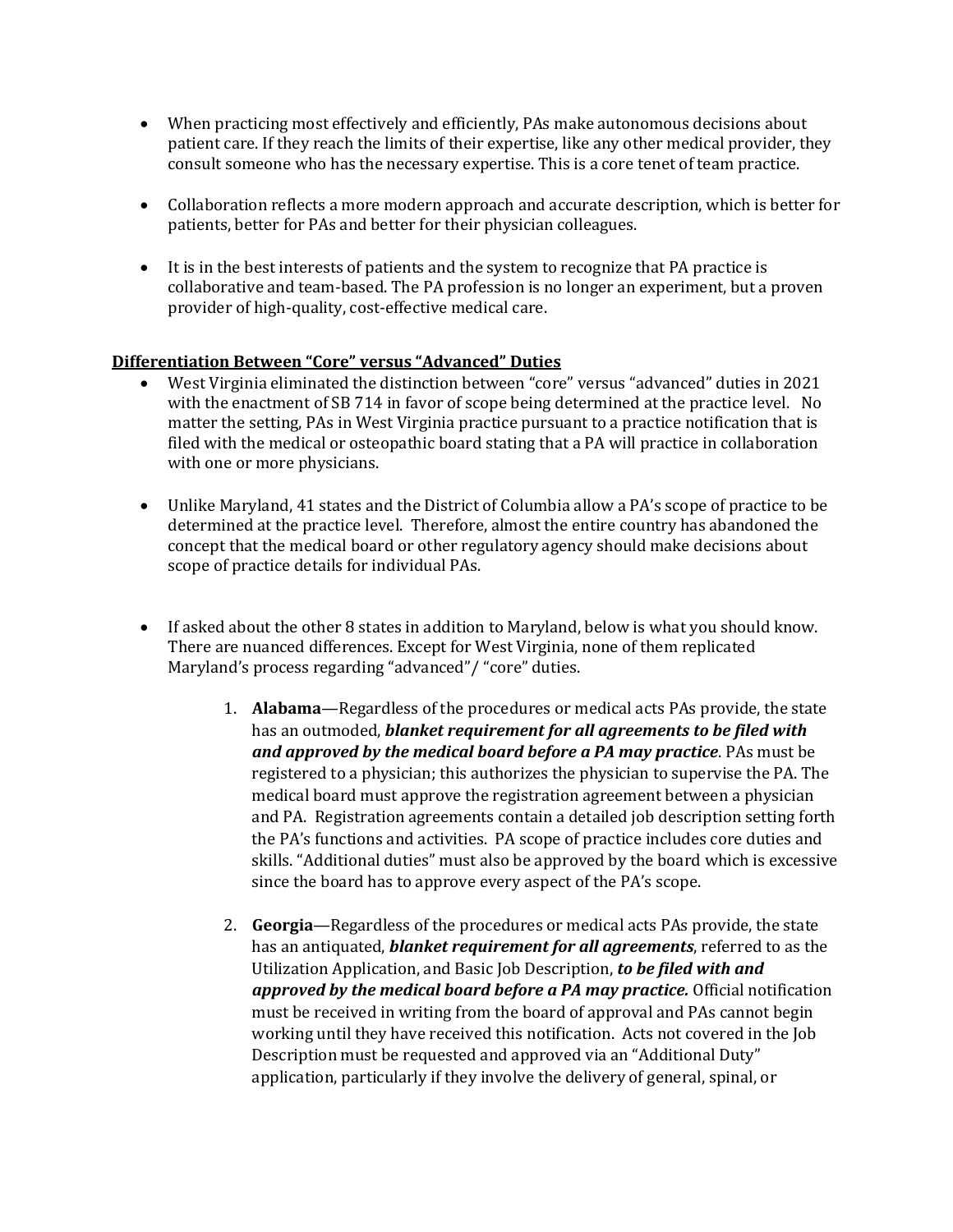epidural anesthesia. Again, this is excessive since the board approves all aspects of PA practice before they can provide patient care.

- 3. **Kentucky**—Regardless of the procedures or medical acts PAs provide, the state has an archaic, *blanket requirement for all PA scope of practice to be approved by the medical board before a PA may provide patient care*. The supervising physician must also apply and be approved to supervise the PA.
- 4. **Maine**—agreement (when required) is approved by the medical board. PAs with less than 4,000 hours of documented clinical practice are required to practice in a collaborative agreement with a physician except that PAs working in a physician group practice setting or a health care facility setting under a system of credentialing and granting of privileges and scope of practice agreement may use that system of credentialing and granting of privileges and scope of practice agreement in lieu of a collaborative agreement. Allows PAs with more than 4,000 hours to practice without a written agreement. A physician must simply be available for consultation. (PAs who are the principal provider in a practice that does not include a physician partner must have a practice agreement with a physician).
- 5. **Mississippi** Regardless of the procedures or medical acts PAs provide, the medical board enforces a *dated, absolute requirement in which all PAs must have their protocol approved by the board in advance of any practice or change of practice*.
- 6. **Pennsylvania**—PAs provide medical services according to a written agreement filed with the medical or osteopathic board. Regardless of the procedures or services a PA will provide, *both boards have the authority to randomly audit and approve up to 10% of all agreement submissions.* If deficiencies are noted, a revised written agreement will need to be resubmitted within 2 weeks of notification that the written agreement came under review.
- 7. **South Carolina**—No matter the PA's scope, all PAs submit a scope of practice guideline to the medical board. *A PA may begin practice 10 days after submittal and until the board makes a final determination.* At any time, if the medical board disapproves the scope of practice guidelines (or proposed changes), it must provide a written explanation of its determination and a suggested remedy, if possible. Once the medical board issues a final determination, the PA and supervising physician must practice in accordance with the medical board's determination.
- 8. **Washington**—A new law passed in 2020 to replace delegation agreements with practice agreements. Under the new law, practice agreements will be valid as soon as all parties sign them and will no longer require approval from the medical commission. In addition, PAs can practice at remote sites without requiring approval from the medical commission. However, PAs were regulated